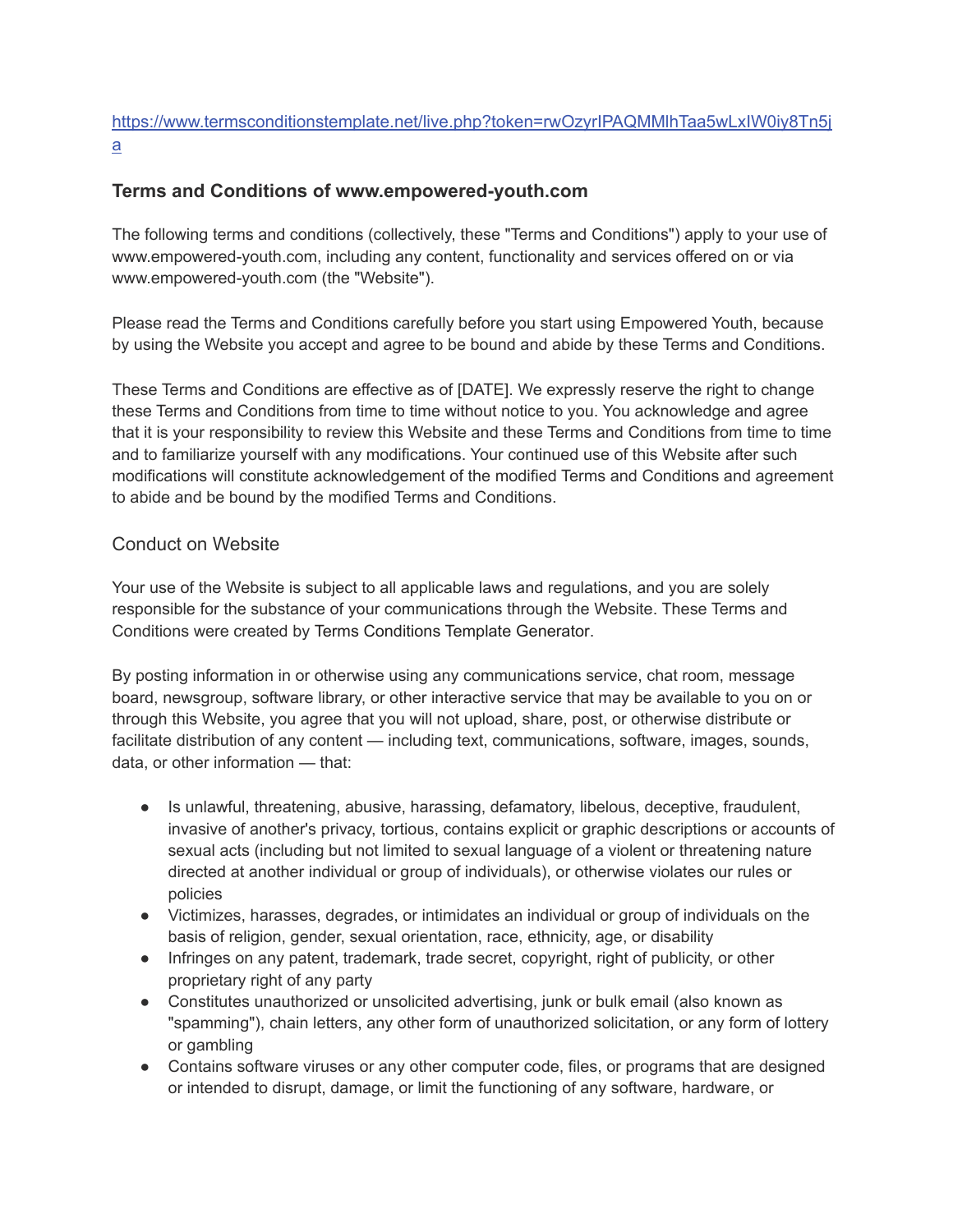telecommunications equipment or to damage or obtain unauthorized access to any data or other information of any third party

● Impersonates any person or entity, including any of our employees or representatives

We neither endorse nor assume any liability for the contents of any material uploaded or submitted by third party users of the Website. We generally do not pre-screen, monitor, or edit the content posted by users of communications services, chat rooms, message boards, newsgroups, software libraries, or other interactive services that may be available on or through this Website.

However, we and our agents have the right at their sole discretion to remove any content that, in our judgment, does not comply with these Terms of Use and any other rules of user conduct for our Website, or is otherwise harmful, objectionable, or inaccurate. We are not responsible for any failure or delay in removing such content. You hereby consent to such removal and waive any claim against us arising out of such removal of content.

You agree that we may at any time, and at our sole discretion, terminate your membership, account, or other affiliation with our site without prior notice to you for violating any of the above provisions.

In addition, you acknowledge that we will cooperate fully with investigations of violations of systems or network security at other sites, including cooperating with law enforcement authorities in investigating suspected criminal violations.

### Intellectual Property

By accepting these Terms and Conditions, you acknowledge and agree that all content presented to you on this Website is protected by copyrights, trademarks, service marks, patents or other proprietary rights and laws, and is the sole property of Empowered Youth.

You are only permitted to use the content as expressly authorized by us or the specific content provider. Except for a single copy made for personal use only, you may not copy, reproduce, modify, republish, upload, post, transmit, or distribute any documents or information from this Website in any form or by any means without prior written permission from us or the specific content provider, and you are solely responsible for obtaining permission before reusing any copyrighted material that is available on this Website.

### Third Party Websites

This Website may link you to other sites on the Internet or otherwise include references to information, documents, software, materials and/or services provided by other parties. These websites may contain information or material that some people may find inappropriate or offensive.

These other websites and parties are not under our control, and you acknowledge that we are not responsible for the accuracy, copyright compliance, legality, decency, or any other aspect of the content of such sites, nor are we responsible for errors or omissions in any references to other parties or their products and services. The inclusion of such a link or reference is provided merely as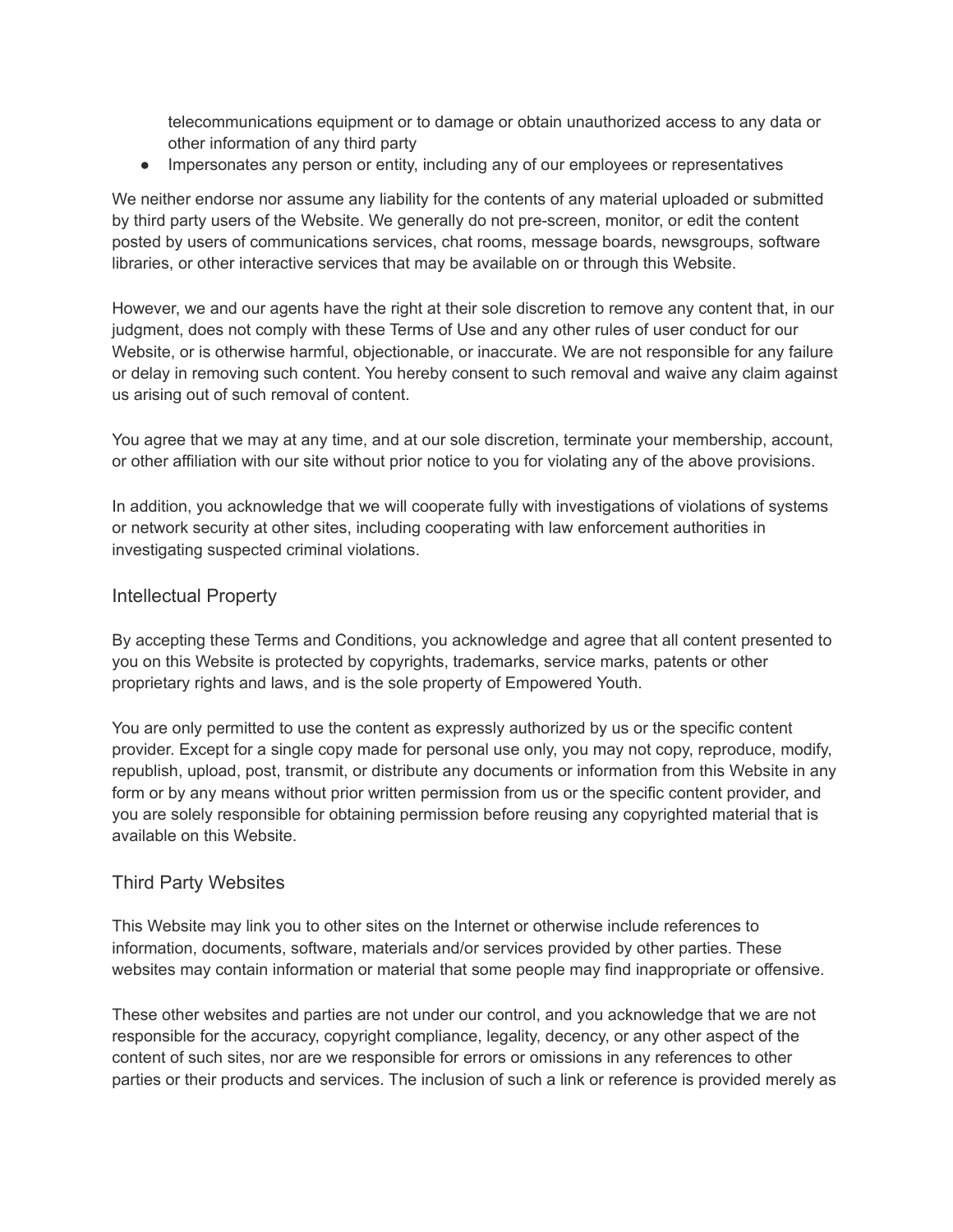a convenience and does not imply endorsement of, or association with, the Website or party by us, or any warranty of any kind, either express or implied.

### Disclaimer of Warranties, Limitations of Liability and Indemnification

Your use of Empowered Youth is at your sole risk. The Website is provided "as is" and "as available". We disclaim all warranties of any kind, express or implied, including, without limitation, the warranties of merchantability, fitness for a particular purpose and non-infringement.

We are not liable for damages, direct or consequential, resulting from your use of the Website, and you agree to defend, indemnify and hold us harmless from any claims, losses, liability costs and expenses (including but not limites to attorney's fees) arising from your violation of any third-party's rights. You acknowledge that you have only a limited, non-exclusive, nontransferable license to use the Website. Because the Website is not error or bug free, you agree that you will use it carefully and avoid using it ways which might result in any loss of your or any third party's property or information.

### Term and termination

This Terms and Conditions will become effective in relation to you when you create a Empowered Youth account or when you start using the Empowered Youth and will remain effective until terminated by you or by us.

Empowered Youth reserves the right to terminate this Terms and Conditions or suspend your account at any time in case of unauthorized, or suspected unauthorized use of the Website whether in contravention of this Terms and Conditions or otherwise. If Empowered Youth terminates this Terms and Conditions, or suspends your account for any of the reasons set out in this section, Empowered Youth shall have no liability or responsibility to you.

### Assignment

Empowered Youth may assign this Terms and Conditions or any part of it without restrictions. You may not assign this Terms and Conditions or any part of it to any third party.

### Governing Law

These Terms and Conditions and any dispute or claim arising out of, or related to them, shall be governed by and construed in accordance with the internal laws of the gb without giving effect to any choice or conflict of law provision or rule.

Any legal suit, action or proceeding arising out of, or related to, these Terms of Service or the Website shall be instituted exclusively in the federal courts of gb.

However if you are still looking for more information then you can contact us through one of our preferred contact methods: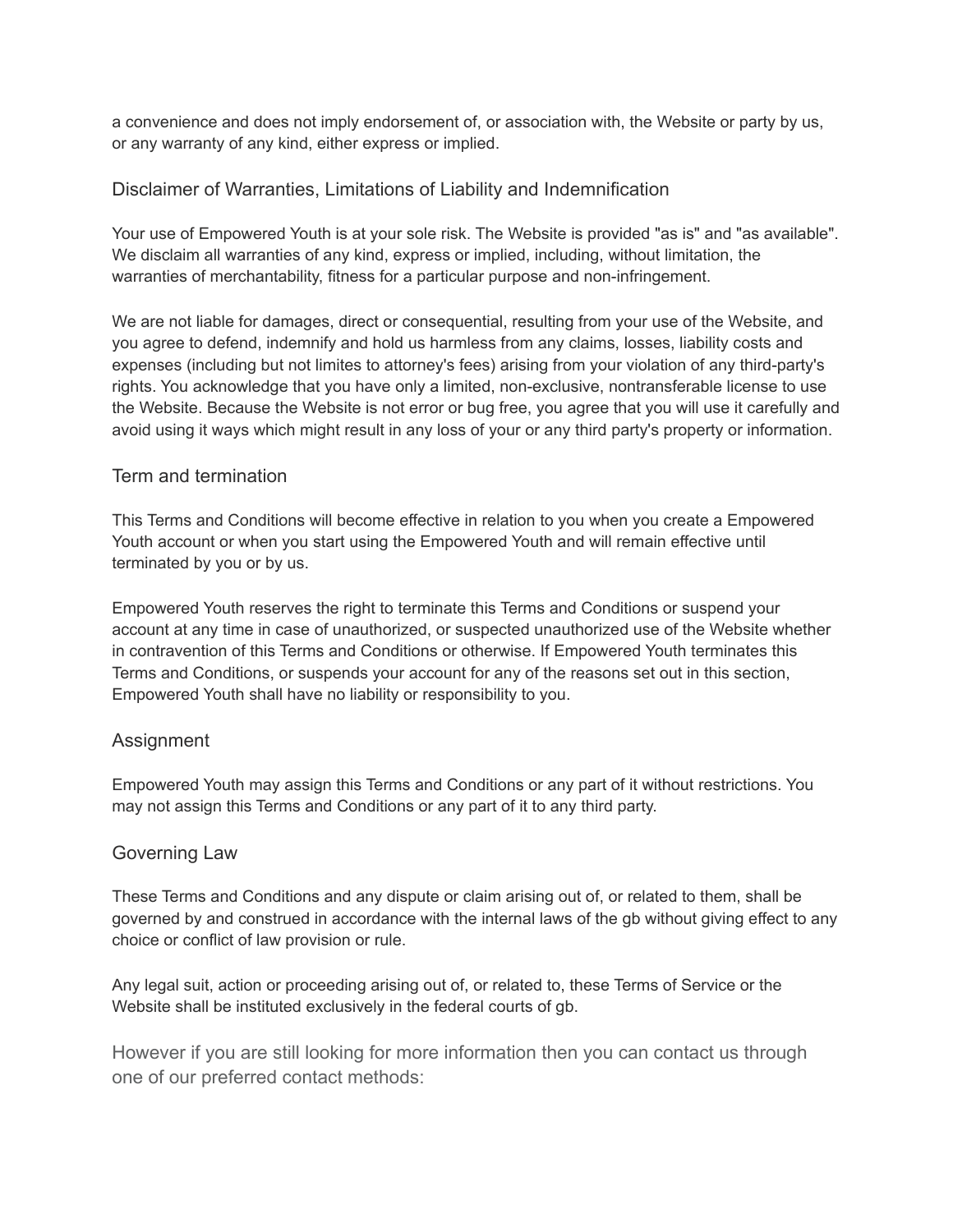● Email: hello@empowered-youth.com

#### TERMS OF PURCHASE

To the extent you purchase an Empowered Youth Academy (EYA) Programme during 2022, these Terms of Purchase will apply. The Programme will include the content and materials provided by us in connection with the Programme. These Terms of Purchase do not limit the Terms of Service and are in addition thereto, and in the event of a conflict between the Terms of Service and these Terms of Purchase, these Terms of Purchase will control. By purchasing access to a Programme, you hereby agree to these Terms of Purchase and the Terms of Service.

1.1 Enrolment. To participate in a Programme, you must enrol and make full payment of the Fee and any other amounts set forth herein by any Payment Method made available to you prior to the end of the Enrolment Period. The period to enrol in the Programme ends at 12:00 A.M. GMT on 31 December 2022, we reserve the right to modify the Enrolment Period at any time and without notice. The fees for the Programme are set forth as follows: (i) £1450 GBP, by any Payment Method other than via the Payment Plan, or (ii) £1650 GBP by Payment Plan.

1.2 Payment. "Payment Method" means a current, valid, accepted method of payment, as may be updated from time to time and which may include payment through your account by a third party. All fees are payable in English Pounds, and for purposes of clarity, you will be responsible for all exchange rate fluctuations. The User hereby authorizes Empowered Youth Academy to bill the User's Payment Method upon confirmation of a purchase, and the User further agrees to pay any charges so incurred. The User shall be responsible for all taxes associated with the Service other than UK taxes based on Empowered Youth Academy's net income. If a User disputes any charges, the User must let Empowered Youth Academy know within thirty (30) days after the date that Empowered Youth Academy charges the User, otherwise, such User hereby waives any and all such claims. If a payment is not successfully settled, due to expiration, insufficient funds, or otherwise, and you do not cancel your User Account, we may suspend your access to the Programme and Service until we have successfully charged a valid Payment Method. For some Payment Methods, your issuer may charge you certain fees, such as foreign transaction fees or other fees relating to the processing of your Payment Method. Check with your Payment Service Provider for details. We will also allow you to pay in accordance with a payment plan (the "Payment Plan"), subject to the terms set forth herein. Without modifying anything herein, if you elect to pay the Fee pursuant to a Payment Plan, you authorise Empowered Youth Academy to charge or debit your Payment Method for £275 GBP when you enrol in the Programme and to charge or debit your Payment Method for subsequent payments of £275 GBP on or about the same day of the month for five (5) months following your first payment, totalling £1650 GBP. We may terminate your access to the Programme if you miss any payment due pursuant these terms. You will immediately lose access to your User Account and your right to use our services will be revoked seven (7) days after your payment declines. The Programme is not a subscription payment model that can be cancelled or "paid in part," where you can pay only for access to certain elements of the Programme and not others.

1.3 Payment Service Provider Terms. Payments for the Programme are processed using one of our Payment Service Providers. By enrolling in or purchasing the Programme, you agree to be bound by each Payment Service Provider's service agreement. For example, in the case of Stripe, you agree to be bound by Stripe's Services Agreement available at https://stripe.com/en-gb/ssa. Empowered Youth Academy does not view or store your full credit card information. For all purchases, our Payment Service Providers will collect your Payment Method details and charge your Payment Method.